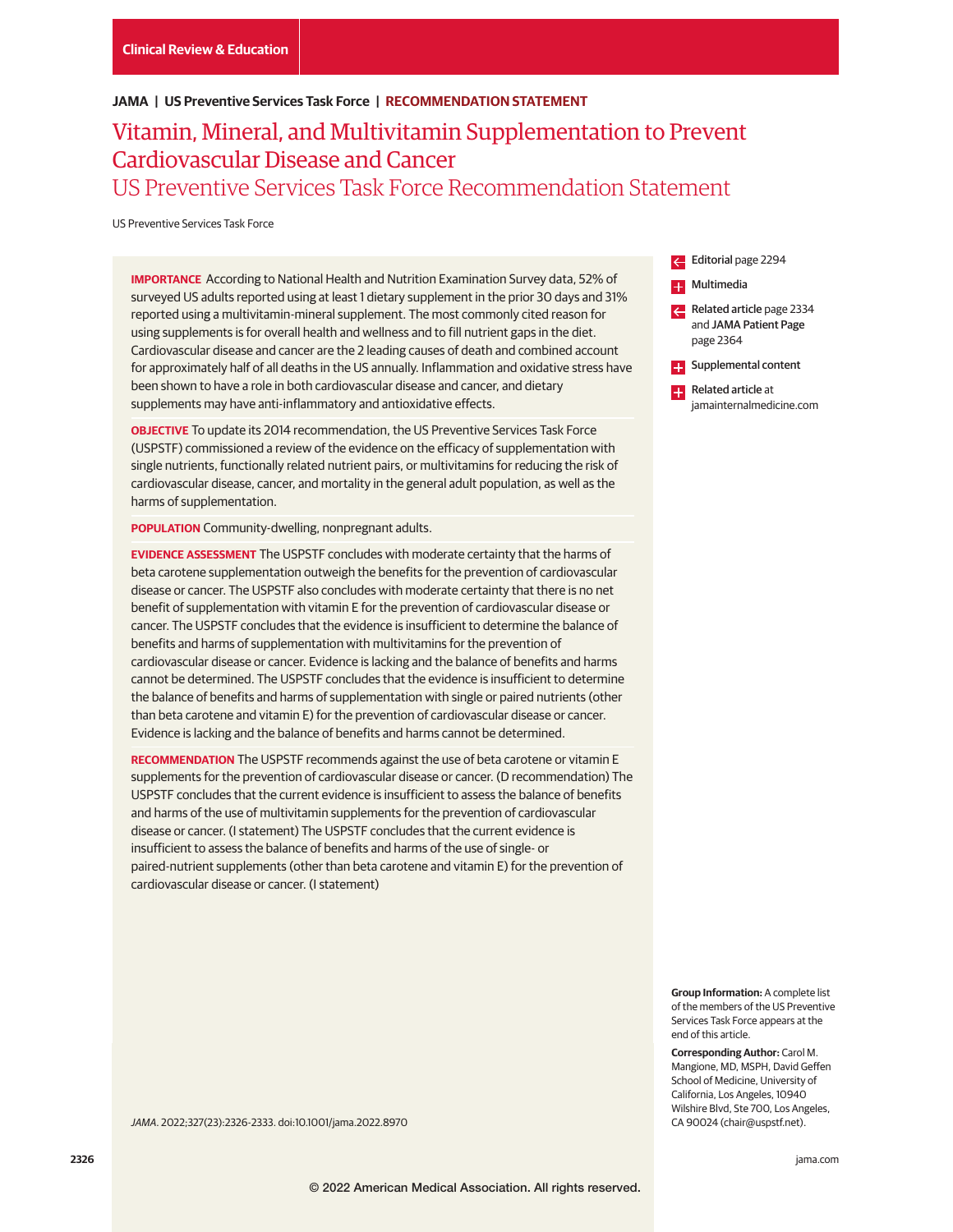# Summary of Recommendation

| Community-dwelling,<br>nonpregnant adults | The USPSTF recommends against the use of beta carotene<br>or vitamin E supplements for the prevention of cardiovascular<br>disease or cancer.                                                                                                                                                                                                                                 | $\Gamma$ |
|-------------------------------------------|-------------------------------------------------------------------------------------------------------------------------------------------------------------------------------------------------------------------------------------------------------------------------------------------------------------------------------------------------------------------------------|----------|
| Community-dwelling,<br>nonpregnant adults | The USPSTF concludes that the current evidence is insufficient to<br>assess the balance of benefits and harms of the use of multivitamin<br>supplements for the prevention of cardiovascular disease or cancer.<br>See the Practice Considerations section for additional information<br>regarding the I statement.                                                           |          |
| Community-dwelling,<br>nonpregnant adults | The USPSTF concludes that the current evidence is insufficient to<br>assess the balance of benefits and harms of the use of single- or<br>paired-nutrient supplements (other than beta carotene and<br>vitamin E) for the prevention of cardiovascular disease or cancer.<br>See the Practice Considerations section for additional information<br>regarding the I statement. |          |

USPSTF indicates US Preventive Services Task Force.

See the Summary of Recommendation Figure.

## Importance

According to 2011-2014 National Health and Nutrition Examination Survey (NHANES) data, 52% of surveyedUS adults (n = 11 024) reported usingatleast 1dietarysupplementin theprior30daysand31% reported using a multivitamin-mineral supplement.<sup>1</sup> The most commonly cited reason for using supplements is for overall health and wellness and to fill nutrient gaps in the diet. Cardiovascular disease and cancer are the 2leadingcausesofdeathandcombinedaccount forapproximatelyhalf of all deaths in the US annually.<sup>2</sup> Inflammation and oxidative stress have been shown to play a role in both cardiovascular disease and cancer, and dietarysupplementsmayhaveanti-inflammatoryandantioxidativeeffects. This has served as a rationale for proposing dietary supplements as a means to prevent both cardiovascular disease and cancer.

# USPSTF Assessment of Magnitude of Net Benefit

The US Preventive Services Task Force (USPSTF) concludes with moderate certainty that the **harms** of beta carotene supplementation**outweigh the benefits** for the prevention of cardiovascular disease or cancer. The USPSTF also concludes with moderate certainty that there is **no net benefit** of supplementation with vitamin E for the prevention of cardiovascular disease or cancer.

The USPSTF concludes that the **evidence is insufficient**to determine the balance of benefits and harms of supplementation with multivitamins for the prevention of cardiovascular disease or cancer. Evidence is lacking and the balance of benefits and harms cannot be determined.

The USPSTF concludes that the **evidence is insufficient** to determine the balance of benefits and harms of supplementation with single or paired nutrients (other than beta carotene and vitamin E) for the prevention of cardiovascular disease or cancer. Evidence is lacking and the balance of benefits and harms cannot be determined.

See the Table for more information on the USPSTF recommendation rationale and assessment and the eFigure in the Supplement for information on the recommendation grade. See the Figure for a summary of the recommendation for clinicians. For more details on the methods the USPSTF uses to determine the net benefit, see the USPSTF Procedure Manual.<sup>3</sup>

#### Table. Summary of USPSTF Rationale

| Rationale                            | Assessment                                                                                                                                                                                                                                                                                                                                                                                                                                                                                                                                                                                                                                                                                                                                                                                                                                |
|--------------------------------------|-------------------------------------------------------------------------------------------------------------------------------------------------------------------------------------------------------------------------------------------------------------------------------------------------------------------------------------------------------------------------------------------------------------------------------------------------------------------------------------------------------------------------------------------------------------------------------------------------------------------------------------------------------------------------------------------------------------------------------------------------------------------------------------------------------------------------------------------|
| Benefits of preventive<br>medication | • Adequate evidence that supplementation with beta carotene provides no benefit in preventing cardiovascular disease or cancer.<br>• Adequate evidence that supplementation with vitamin E provides no benefit in preventing cardiovascular disease or cancer.<br>• Inadequate evidence on the benefits of supplementation with multivitamins in preventing cardiovascular disease or cancer.<br>• Inadequate evidence on the benefits of supplementation with single or paired nutrients (other than beta carotene and vitamin E)<br>in preventing cardiovascular disease or cancer.                                                                                                                                                                                                                                                     |
| Harms of preventive<br>medication    | • Adequate evidence that beta carotene causes small harms in increasing the risk for lung cancer in persons at increased risk.<br>• Adequate evidence that vitamin E causes at most small harms.<br>• Adequate evidence that multivitamins cause at most small harms.<br>• Inadequate evidence on the harms of supplementation with single or paired nutrients (other than beta carotene or vitamin E).                                                                                                                                                                                                                                                                                                                                                                                                                                   |
| USPSTF assessment                    | • The USPSTF concludes with moderate certainty that the harms of beta carotene supplementation for the prevention of<br>cardiovascular disease or cancer outweigh the benefits.<br>• The USPSTF concludes with moderate certainty that there is no net benefit of supplementation with vitamin E for the prevention<br>of cardiovascular disease or cancer.<br>• The USPSTF concludes that the evidence is insufficient to determine the balance of benefits and harms of supplementation<br>with multivitamins for the prevention of cardiovascular disease or cancer.<br>. The USPSTF concludes that the evidence is insufficient to determine the balance of benefits and harms of supplementation<br>with single or paired nutrients (other than beta carotene and vitamin E) for the prevention of cardiovascular disease or cancer. |

Abbreviation: USPSTF, US Preventive Services Task Force.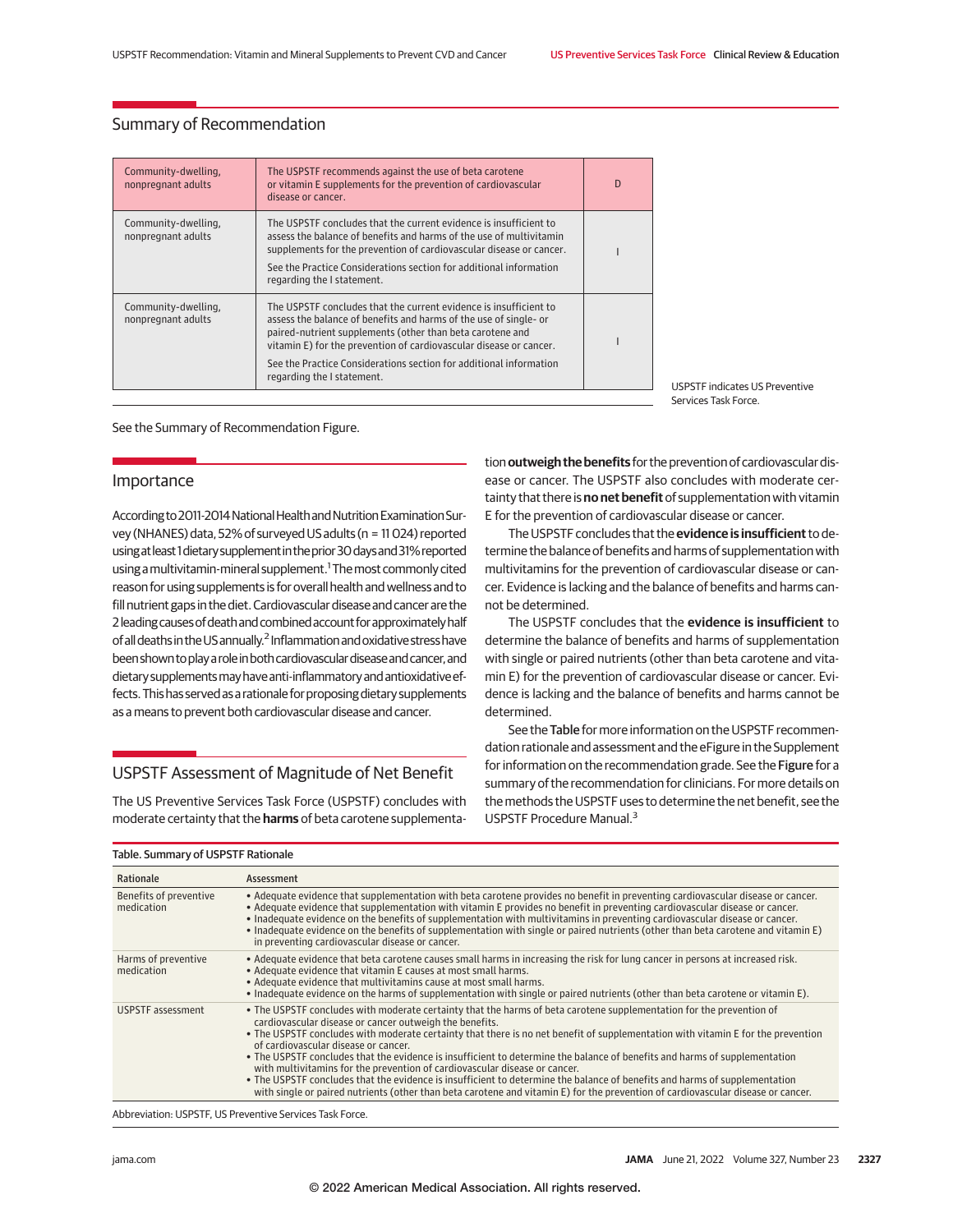Figure. Clinician Summary

| What does the USPSTF<br>recommend?                                                     | The USPSTF recommends against the use of beta carotene or vitamin E supplements for the prevention of cardiovascular<br>disease or cancer.<br>Grade: D<br>The USPSTF concludes that the current evidence is insufficient to assess the balance of benefits and harms of the use of<br>multivitamin supplements, or single- or paired-nutrient supplements (other than beta carotene and vitamin E), for the prevention<br>of cardiovascular disease or cancer.<br>Grade: I statement                                                                                                                                                    |
|----------------------------------------------------------------------------------------|-----------------------------------------------------------------------------------------------------------------------------------------------------------------------------------------------------------------------------------------------------------------------------------------------------------------------------------------------------------------------------------------------------------------------------------------------------------------------------------------------------------------------------------------------------------------------------------------------------------------------------------------|
| To whom does this<br>recommendation apply?                                             | • This recommendation applies to community-dwelling, nonpregnant adults. It does not apply to children, persons who are<br>pregnant or may become pregnant, or persons who are chronically ill, are hospitalized, or have a known nutritional deficiency.<br>. The USPSTF separately recommends that all persons who are planning or capable of pregnancy take a daily supplement<br>containing 0.4 to 0.8 mg (400-800 µg) of folic acid.                                                                                                                                                                                               |
| What's new?                                                                            | This recommendation is consistent with the 2014 USPSTF recommendation statement on vitamin, mineral, and multivitamin<br>supplements to prevent cardiovascular disease and cancer.                                                                                                                                                                                                                                                                                                                                                                                                                                                      |
| How to implement this<br>recommendation?                                               | . Do not use beta carotene or vitamin E supplements to prevent cardiovascular disease or cancer.<br>• The evidence is insufficient to recommend for or against the use of multivitamin supplements, or single- or paired-nutrient<br>supplements (other than beta carotene and vitamin E), to prevent cardiovascular disease or cancer. Clinicians should use their<br>clinical judgement to determine whether vitamin supplements should be recommended for an individual patient.                                                                                                                                                     |
| What additional<br>information should<br>clinicians know about<br>this recommendation? | . For many vitamins and nutrients, there was little evidence of serious harms. However, an important harm of increased lung<br>cancer incidence was reported with the use of beta carotene by persons who smoke tobacco or have occupational exposure<br>to asbestos.<br>. Excessive doses of vitamin supplements can cause adverse effects.<br>• It is uncertain whether there might be heterogeneity across populations or by baseline nutrient level, or by socioeconomic<br>factors such as food insecurity, in the effects of vitamin, mineral, and multivitamin supplementation on cardiovascular disease<br>and cancer outcomes. |
| Why is this<br>recommendation<br>and topic important?                                  | . Cardiovascular disease and cancer are the 2 leading causes of mortality in the US.<br>. In 2015-2018, 26.1 million persons in the US had some form of cardiovascular disease (excluding hypertension), and in<br>2021 an estimated 1.9 million persons were diagnosed with cancer in the US.<br>. According to National Health and Nutrition Examination Survey data, more than half of surveyed US adults reported using<br>at least 1 dietary supplement in the prior 30 days.                                                                                                                                                      |
| Where to read the full<br>recommendation<br>statement?                                 | Visit the USPSTF website (https://www.uspreventiveservicestaskforce.org/uspstf/) or the JAMA website<br>(https://jamanetwork.com/collections/44068/united-states-preventive-services-task-force) to read the full recommendation<br>statement. This includes more details on the rationale of the recommendation, including benefits and harms; supporting evidence;<br>and recommendations of others.                                                                                                                                                                                                                                  |

*The USPSTF recognizes that clinical decisions involve more considerations than evidence alone. Clinicians should understand the evidence but individualize decision-making to the specific patient or situation.*

#### Practice Considerations

# Patient Population Under Consideration

This recommendation applies to community-dwelling, nonpregnant adults. This recommendation does not apply to children, persons who are pregnant or may become pregnant, or persons who are chronically ill, are hospitalized, or have a known nutritional deficiency.

The USPSTF separately recommends that all persons who are planning or capable of pregnancy take a daily supplement containing 0.4 to 0.8 mg (400-800 μg) of folic acid.<sup>4</sup>

# Treatment and Interventions

Vitamins (eg, vitamins A, C, D, E, and K and the B vitamins) are groups of chemically diverse organic compounds that are essential tomaintaining normal metabolism.<sup>5</sup> Minerals (eg, calcium, iron, and zinc) are inorganic substances that humans also need to maintain function.<sup>6</sup> Vitamins and minerals can be combined, with or

without other substances, in multivitamin or multimineral supplements.

# Suggestions for Practice Regarding the I Statement Potential Preventable Burden

Cardiovascular disease and cancer are the 2 leading causes of death and combined account for approximately half of all deaths in the US annually.<sup>2</sup> According to 2015-2018 NHANES data, 26.1 million persons in the US have some form of cardiovascular disease (excluding hypertension).<sup>7</sup> Cardiovascular disease accounted for 803191 deaths in the US in 2018, approximately 30% of all deaths.<sup>2</sup> Heart disease and stroke are most common among older adults, male individuals, and persons with low socioeconomic status and vary across racial and ethnic groups. The prevalence rates of cardiovascular disease, and notably stroke, are particularly high among Black persons and American Indian/Alaska Native persons compared with other races and ethnicities.<sup>7,8</sup>

In 2021, an estimated 1.9 million persons were diagnosed with cancer in the US.<sup>9</sup> Cancer is the second leading cause of death in the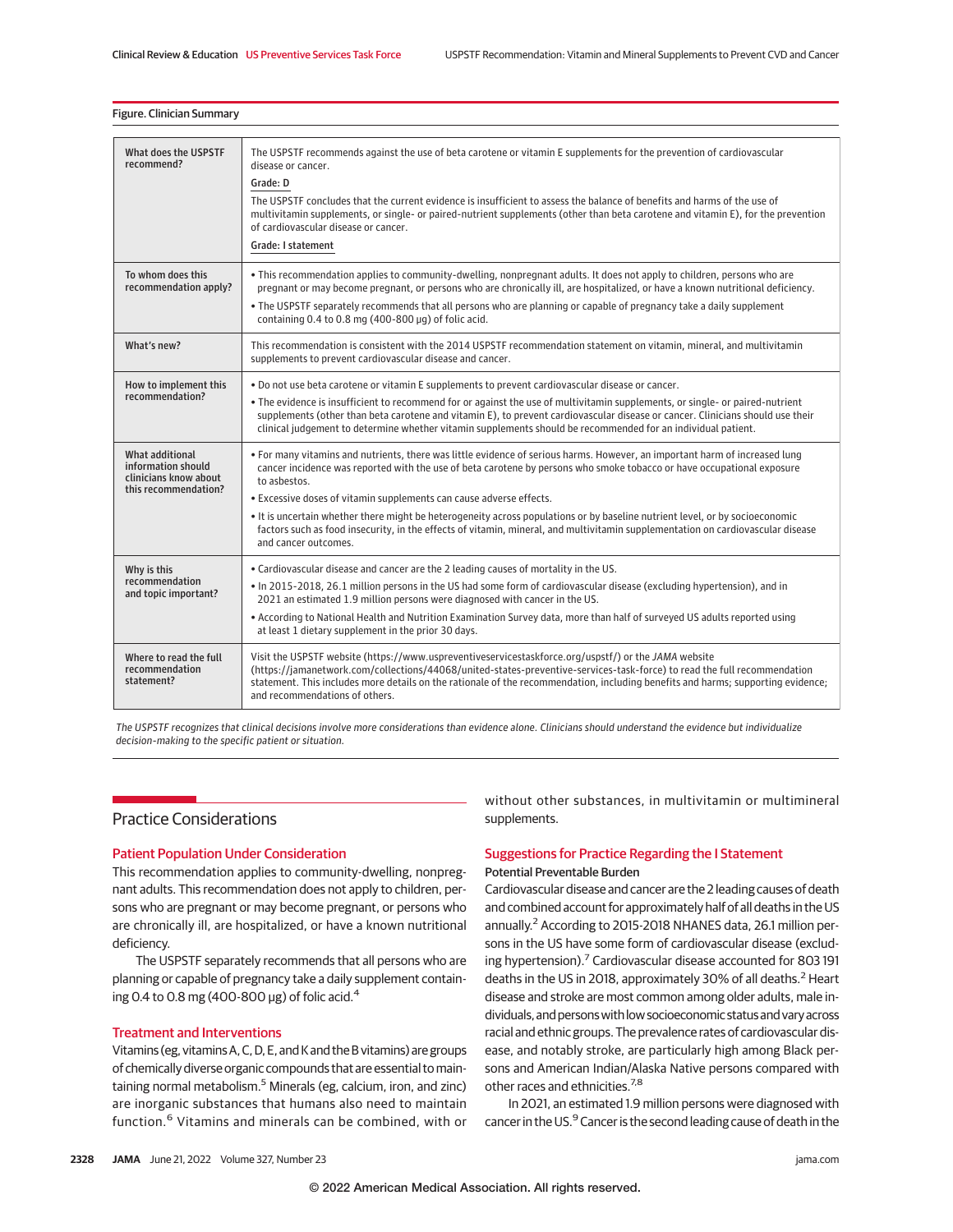US and accounted for 599 274 deaths (21.1% of all deaths) in 2018.<sup>2</sup> Black males have the highest rates of cancer incidence of any sex and racial and ethnic group, and Black persons have the highest total cancer mortality and the highest mortality rates for most major cancer types.<sup>10</sup> Although the causes for this are not certain, it is likely because of social factors (eg, environmental exposures, systemic racism, disparities in access to care, and disparities in treatment).<sup>11</sup> It is not known what proportion of cardiovascular disease and cancer might be potentially preventable with vitamin or mineral supplementation.

#### Potential Harms

Formany of the vitamins and nutrients reviewed, there was little evidence of serious harms. However, an important harm of increased lung cancer incidence was reported with the use of beta carotene by persons who smoke tobacco or have occupational exposure to asbestos.

Excessive doses of vitamin supplements can cause several known adverse effects; for example, moderate doses of vitamin A supplements may reduce bone mineral density, and high doses may be hepatotoxic or teratogenic. Vitamin D has potential harms, such as a risk of hypercalcemia and kidney stones, when given at high doses. The potential for harm from other supplements at high doses should be carefully considered.

#### Current Practice

Contemporary data on the prevalence with which health care professionals recommend vitamins and minerals for cardiovascular disease and cancer prevention are limited. Older data suggest that it was common for health care professionals to recommend vitamin and mineral supplements to their patients for a variety of reasons such as overall health, bone health, musculoskeletal pain, or viral infections and immune health.<sup>12,13</sup>

# Other Related USPSTF Recommendations

The USPSTF has published several recommendations for prevention of cardiovascular disease and cancer, including recommendations for smoking cessation,<sup>14</sup> screening for hypertension,<sup>15</sup> statin use to prevent cardiovascular disease,<sup>16</sup> aspirin use to prevent cardiovascular disease,<sup>17</sup> interventions to prevent obesity-related morbidity and mortality,<sup>18</sup> behavioral counseling to prevent cardiovascular disease in adults with risk factors,<sup>19</sup> medication use to reduce breast cancer risk,<sup>20</sup> behavioral counseling to decrease risk of skin cancer,<sup>21</sup> screening for breast,<sup>22</sup> cervical,<sup>23</sup> colorectal,<sup>24</sup> lung,<sup>25</sup> and prostate cancer,<sup>26</sup> and risk assessment, genetic counseling, and genetic testing for BRCA-related cancer.<sup>27</sup> The USPSTF has also published several recommendations related to vitamin and mineral supplementation, including vitamin D, calcium, or combined supplementation to prevent fractures in adults,<sup>28</sup> vitamin D supplementation to prevent falls in community-dwelling older adults,<sup>29</sup> and folic acid to prevent neural tube defects in persons who are planning or capable of pregnancy.<sup>4</sup>

# Update of Previous USPSTF Recommendation

This recommendation replaces the 2014 USPSTF recommendation statement on vitamin, mineral, and multivitamin supplements to prevent cardiovascular disease and cancer.<sup>30</sup> Although newer evidence was assessed, the USPSTF came to the same conclusions as it did in 2014, and the current recommendation statement is consistent with the 2014 recommendation. The USPSTF again concludes that the evidence is insufficient to assess the balance of benefits and harms of multivitamins and single- or paired-nutrient supplements (except beta carotene and vitamin E) for the prevention of cardiovascular disease or cancer. The USPSTF again recommends against the use of beta carotene or vitamin E supplements for the prevention of cardiovascular disease or cancer.

# Supporting Evidence

# Scope of Review

To update its 2014 recommendation statement, the USPSTF commissioned a systematic review<sup>31,32</sup> of the evidence on the efficacy of supplementation with single nutrients, functionally related nutrient pairs, or multivitamins for reducing the risk of cardiovascular disease, cancer, and mortality in the general adult population, as well as the harms of supplementation. The review focused on communitydwelling, nonpregnant adults 18 years or older without known cardiovascular disease or chronic disease (other than hypertension, overweight, or obesity) or nutritional deficiencies.

## Benefits of Supplementation

# Beta Carotene With or Without Vitamin A

The USPSTF found 6 randomized clinical trials (RCTs) reporting on health outcomes associated with beta carotene supplementation. 31,32 One of these trials studied beta carotene plus vitamin A supplementation. $33A$  pooled analysis assessing association with beta carotene use showed an increased risk that was not statistically significant for all-cause mortality associated with beta carotene use over 4 to 12 years of follow-up (odds ratio [OR], 1.06 [95% CI, 1.00-1.12]; 6 RCTs; n = 112 820). A pooled analysis of 5 studies showed a statistically significant increased risk for cardiovascular disease mortality associated with beta carotene supplementation at 4 to 12 years of follow-up (Peto OR, 1.10 [95% CI, 1.02-1.19]; 5 RCTs; n = 94 506).<sup>31</sup> Two trials conducted in persons who smoke or were exposed to asbestos in the workplace found a significantly increased risk of lung cancer with beta carotene supplementation (risk ratio [RR], 1.18 [95% CI,  $1.03$ -1.36])<sup>34</sup> and beta carotene plus vitamin A supplementation (adjusted RR, 1.28 [95% CI, 1.04-1.57]).<sup>33</sup>

#### Vitamin A

One RCT reported no association between vitamin A supplementation and all-cause mortality (OR, 1.16 [95% CI, 0.80-1.69]).<sup>31,35</sup> The effects of vitamin A and beta carotene combined on lung cancer risk in persons at high risk $33$  are noted above.

### Vitamin E

Nine RCTs reported on health outcomes associated with vitamin E supplementation.<sup>31,32</sup> Pooled analyses demonstrated no benefit associated with vitamin E use on all-cause mortality (OR, 1.02 [95% CI, 0.97-1.07]; 9 RCTs; n = 107 772) after 3 to 10 years of follow-up or on the composite outcome of any cardiovascular disease event (OR, 0.96 [95% CI, 0.90-1.04]; 4 RCTs; n = 62 136) or cardiovascular disease mortality (OR, 0.88 [95% CI, 0.74-1.04]; 6 RCTs;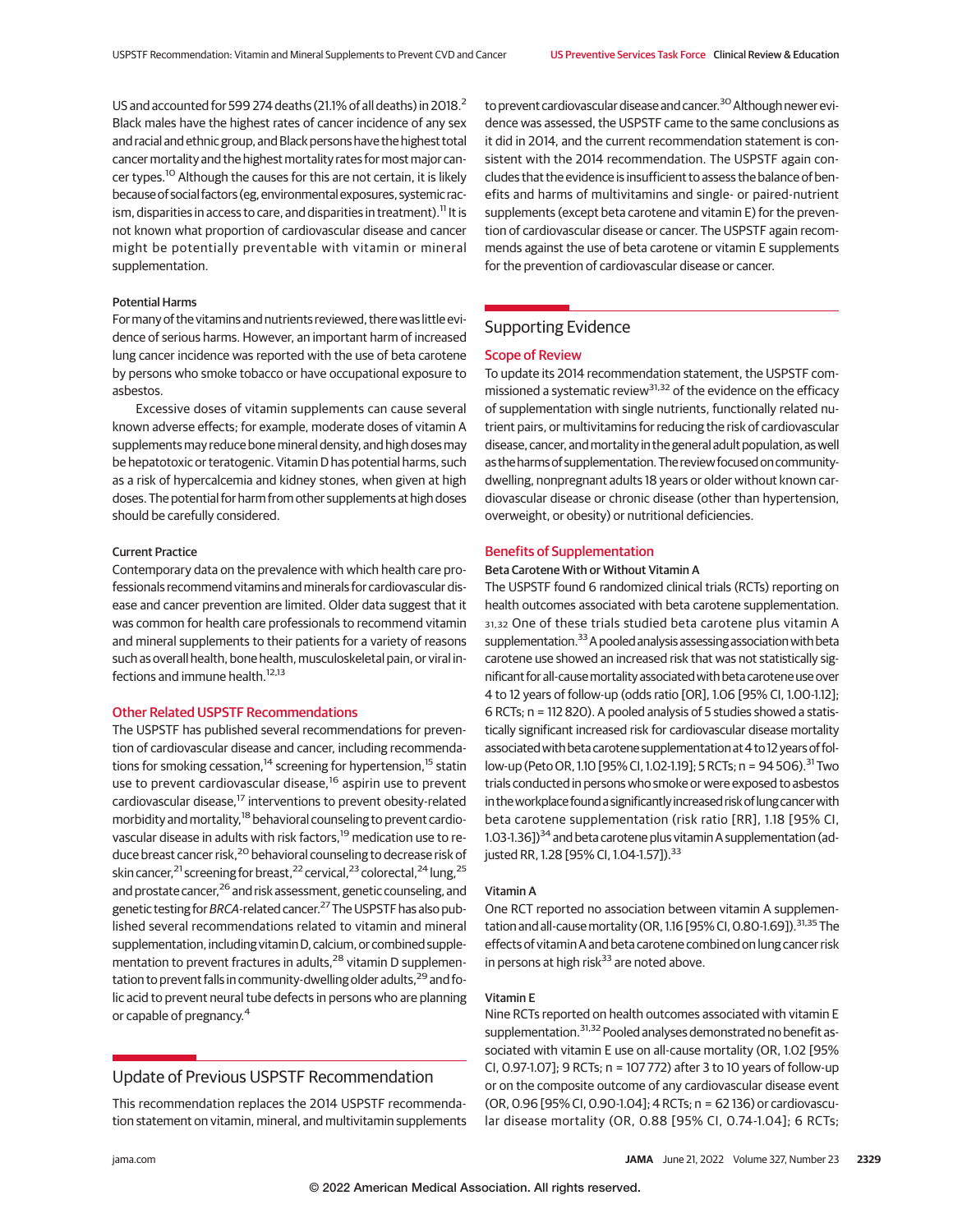n = 77 114). Pooled analyses also showed no benefit associated with vitamin E use on incidence of or mortality from any cancer.<sup>31</sup>

#### Multivitamins

The USPSTF found 9 RCTs that reported on health outcomes associated with multivitamin supplementation.<sup>31,32</sup> A pooled analysis of these studies showed no association between multivitamin supplementation and all-cause mortality (OR, 0.94 [95% CI, 0.87-1.01]; 9 RCTs; n = 51 550). The largest trial, COSMOS (Cocoa Supplement and Multivitamin Outcomes Study; n = 21 442), also found no effect of multivitamin supplementation on all-cause mortality after a median of 3.6 years of follow-up (3.4% of participants taking a multivitamin had died compared with 3.6% who were taking a placebo; hazard ratio, 0.93 [95% CI, 0.81-1.08]).<sup>36</sup> Pooled analyses of 4 studies demonstrated no association between multivitamin use and cardiovascular disease mortality (OR, 0.94 [95% CI, 0.83-1.06]; 4 RCTs; n = 37 400) or cancer mortality (OR, 0.94 [95% CI, 0.81 to 1.09]; 4 RCTs;  $n = 37 400$ ,  $30$  although a pooled analysis of 4 trials found a small decrease in cancer incidence (OR, 0.93 [95% CI, 0.87-0.99]; 4 RCTs;  $n = 48859$ ).<sup>31</sup> The body of evidence on the effects of multivitamin supplementation on mortality, CVD, and cancer outcomes has several limitations. As described above, multivitamin supplementation was not associated with an effect for most outcomes, and the effects on cancer incidence and mortality were not concordant. Of the 3 largest trials of vitamin supplementation (and the only trials to specifically focus on cardiovascular disease and cancer prevention), 2 focused on broad-spectrum multivitamins and 1 focused on antioxidants.36-38 Additionally, 1 of these trials (PHS II,  $n = 14641$ ) was limited to male physicians.<sup>38</sup> Also, the largest of these trials (COSMOS, n = 21 442) had a median follow-up of only 3.6 years,<sup>36</sup> which may be too short for assessing cardiovascular disease and cancer outcomes. All of these factors limit the ability to determine whether supplementation may or may not have a benefit.

# Vitamin D With or Without Calcium

Thirty-two RCTs reported on health outcomes associated with vitamin D with or without calcium supplementation; overall, results were very similar in studies examining the effects of vitamin D without calcium and those examining vitamin D and calcium combined.31,32 A pooled analysis of 27 studies found no difference in all-cause mortality associated with vitamin D use (OR, 0.96 [95% CI, 0.91-1.02]; 27 RCTs; n = 117 082) after 6 months to 7 years of follow-up. Pooled analyses showed no between-group differences for cardiovascular disease mortality (OR, 0.96 [95% CI, 0.87-1.06]; 9 trials; n = 98 422), the composite outcome of any cardiovascular disease event (OR, 1.00 [95% CI, 0.95-1.05]; 7 RCTs; n = 74 925), or myocardial infarction or stroke. Pooled analyses also showed that vitamin D supplementation was not associated with any difference in cancer mortality (pooled OR, 0.94 [95% CI, 0.86-1.03]; 9 RCTs; n = 100 465) or cancer incidence (OR for any cancer, 0.98 [95% CI, 0.92-1.03]; 19 RCTs;  $n = 86 899$ ) compared with placebo.<sup>31</sup> However, the 2 largest trials of vitamin D supplementation (VITAL, n = 25 871 and D-Health, 21 310) that reported on cancer mortality had point estimates for effect size that were on opposite sides of null (ORs, 0.82 and 1.15).<sup>39,40</sup> It is unclear whether the effect of vitamin D on health outcomes might vary based on patient population characteristics (eg, baseline vitamin D level or diet quality) or an unidentified factor. Additionally, the trials that reported on cancer mortality ranged from 3.3 to 7 years of follow-up,  $31$  which may be too short to detect an effect on cancer-specific mortality. These factors limit the ability to determine with certainty the effect of vitamin D on cancer incidence and mortality.

#### Calcium

Seven RCTs reported on health outcomes associated with calcium supplementation. Pooled analyses found no difference in all-cause mortality, cardiovascular disease events, cardiovascular disease mortality, or any incidence of cancer in persons taking calcium, although the number of pooled trials was small and heterogeneity was high for some of these outcomes. 31,32

# Folic Acid With or Without Vitamin  $B_{12}$

The USPSTF found 5 RCTs that reported on health outcomes associated with folic acid in nonpregnant adults,<sup>31,32</sup> with 1 trial studying folic acid plus vitamin  $B_{12}$  supplementation.<sup>41</sup> A pooled analysis showed no association between folic acid supplementation and allcause mortality over 2 to 6.5 years. Event rates for cardiovascular disease mortality and cardiovascular disease events were too low to draw conclusions.<sup>31</sup> In a pooled analysis, folic acid either alone<sup>42,43</sup> or with vitamin B $_{12}^{\phantom{12}41}$  was associated with higher rates of any cancer incidence at 2 to 6 years of follow-up.<sup>31</sup> However, 1 trial was limited to adults with moderately elevated homocysteine levels,<sup>41</sup> and the others were limited to adults with a history of colorectal adenomas.<sup>42,43</sup> Thus, the generalizability of this finding to the general population is uncertain.

# Vitamin C

Two RCTs<sup>44-46</sup> suggested that vitamin C supplementation has no effect on all-cause mortality, cardiovascular disease events, or cardiovascular diseasemortality, although 1 of these trials was small and not powered for these outcomes. One trial<sup>46</sup> suggested that vitamin C supplementation has no effect on cancer incidence or mortality.

### Vitamins  $B_3$  and  $B_6$

The USPSTF found insufficient evidence to assess the effects of these vitamins on all-causemortality, cardiovascular disease outcomes, or cancer outcomes.31,32

#### Selenium

Although some individual studies showed conflicting results, the limited overall evidence suggests that selenium supplementation has noeffect on all-causemortality, cardiovascular diseasemortality, cardiovascular disease events, or cancer mortality.<sup>31,32</sup>

## Harms of Supplementation

TheUSPSTF also reviewed the evidence on the harms of vitamin and mineral supplements. For many supplements there was little to no evidence of serious harms.<sup>31,32</sup>

The most serious harm identified was increased cardiovascular diseasemortality and increased risk of lung cancer in persons who smoke or had workplace asbestos exposure, associated with beta carotene supplementation at doses of 30 and 20 mg/d.<sup>33,34</sup> One of these trials also co-administered vitamin A at a dose of 25 000 IU/d,<sup>33</sup> which exceeds the current tolerable upper intake level for vitamin A in adults.<sup>47</sup> A minor harm of beta carotene was orange discolor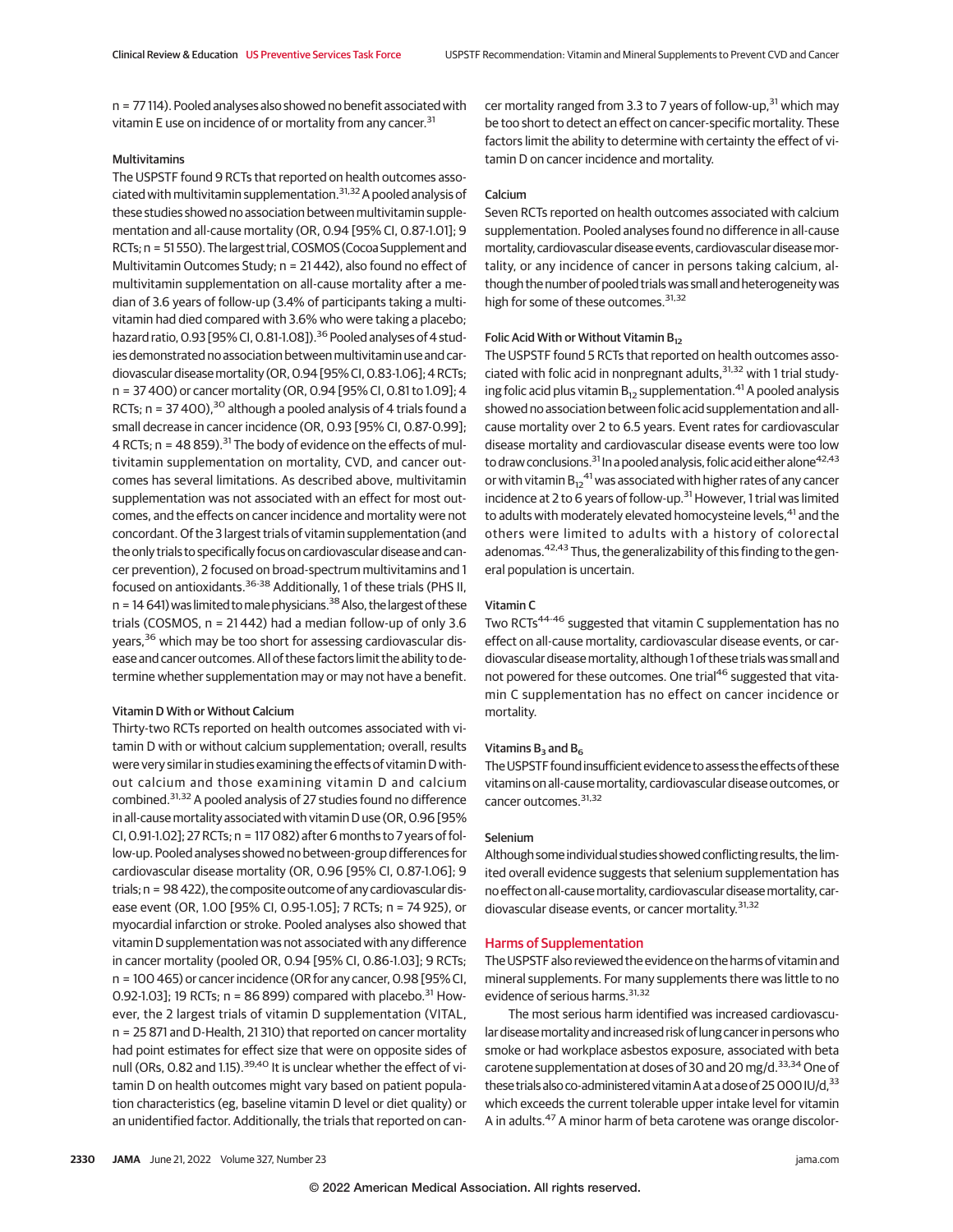ation of the skin.<sup>31</sup> Two cohort studies in women showed a statistically nonsignificant increased risk of hip fracture associated with vitamin A supplementation.<sup>48,49</sup> Two trials<sup>34,45</sup> showed an increased risk of hemorrhagic stroke associated with vitamin E supplementation at doses of 111 and 200 IU daily, and 1 cohort study found that a high intake of vitamin B<sub>6</sub> ( $\geq$ 35 mg/d) was associated with an increased risk of hip fracture compared with a low intake (<2 mg/d).50

One trial and 2 cohort studies reported an increased risk of kidney stones in persons taking vitamin D.<sup>31</sup> In the cohort studies, this risk was only associated with vitamin D doses of 1000 IU/d or more. Two cohort studies in men suggest an association between vitamin C supplementation and kidney stones.<sup>31</sup> The evidence on an association between calcium use and kidney stones was mixed.<sup>31</sup>

#### Response to Public Comment

A draft version of this recommendation statement was posted for public comment on the USPSTF website from May 4 to June 1, 2021. In response to comments, the USPSTF specified the doses of beta carotene, vitamin A, and vitamin E used in trials reporting harms from these vitamins. Some comments requested that persons with chronic conditions or who are hospitalized be included in this recommendation. In response, the USPSTF wants to clarify that its recommendations apply to community-dwelling individuals without known underlying health conditions. Persons who have an acute or chronic illness may require additional vitamin, mineral, or multivitamin supplementation as part of management of their condition, which goes beyond supplementation for the prevention purposes addressed by this recommendation. Some comments requested additional detailed information from included studies.Moreinformationcanbe foundin theaccompanyingevidence summary<sup>32</sup> and evidence report.<sup>31</sup> In addition, the USPSTF clarified that personswhoexperience food insecurityareamong the populations of interest for the research gap on whether the effects of vitamin, mineral,

and multivitamin supplementation on cardiovascular disease and cancer outcomes differ across specific populations.

# Research Needs and Gaps

Studies are needed that provide more information on the following.

- The effects of vitamin, mineral, and multivitamin supplementation on cardiovascular disease and cancer outcomes. Studies need to be of sufficient duration to detect an effect on these outcomes.
- Whether vitamin D supplementation has an effect on cancer mortality. Studies need to be of sufficient duration to detect an effect on this outcome.
- Whether there is heterogeneity across specific populations, or by baseline nutrient level or socioeconomic factors such as food insecurity, in the effects of vitamin, mineral, and multivitamin supplementation on cardiovascular disease and cancer outcomes, especially in persons with no known deficiencies and low prevalence of supplement use and in racially and ethnically diverse populations.

# Recommendations of Others

The US Department of Health and Human Services 2020-2025 dietary guidelines suggest that nutritional needs should be met primarily from foods and beverages—specifically, nutrient-dense foods and beverages.<sup>51</sup> The American Heart Association recommends that healthy persons receive adequate nutrients by eating a variety of foods in moderation, rather than by taking supplements.<sup>52</sup>

#### ARTICLE INFORMATION

**Accepted for Publication:** May 12, 2022.

**The US Preventive Services Task Force (USPSTF) members:** Carol M. Mangione, MD, MSPH; Michael J. Barry, MD; Wanda K. Nicholson, MD, MPH, MBA; Michael Cabana, MD, MA, MPH; David Chelmow, MD; Tumaini Rucker Coker, MD, MBA; Esa M. Davis, MD, MPH; Katrina E. Donahue, MD, MPH; Chyke A. Doubeni, MD, MPH; Carlos Roberto Jaén, MD, PhD, MS; Martha Kubik, PhD, RN; Li Li, MD, PhD, MPH; Gbenga Ogedegbe, MD, MPH; Lori Pbert, PhD; John M. Ruiz, PhD; James Stevermer, MD, MSPH; John B. Wong, MD.

**Affiliations of The US Preventive Services Task Force (USPSTF) members:** University of California, Los Angeles (Mangione); Harvard Medical School, Boston, Massachusetts (Barry); University of North Carolina at Chapel Hill (Nicholson, Donahue); Albert Einstein College of Medicine, New York, New York (Cabana); Virginia Commonwealth University, Richmond (Chelmow); University of Washington, Seattle (Coker); University of Pittsburgh, Pittsburgh, Pennsylvania (Davis); Mayo Clinic, Rochester, Minnesota (Doubeni); The University of Texas Health Science Center, San Antonio (Jaén); George Mason University, Fairfax, Virginia (Kubik); University of Virginia, Charlottesville (Li); New York University, New York, New York (Ogedegbe); University of Massachusetts Medical School, Worcester (Pbert); University of Arizona, Tucson

(Ruiz); University of Missouri, Columbia (Stevermer); Tufts University School of Medicine, Boston, Massachusetts (Wong).

**Author Contributions**: Dr Mangione had full access to all of the data in the study and takes responsibility for the integrity of the data and the accuracy of the data analysis. The USPSTF members contributed equally to the recommendation statement.

**Conflict of Interest Disclosures:** Authors followed the policy regarding conflicts of interest described at https://www.uspreventiveservicestaskforce.org/ uspstf/about-uspstf/conflict-interest-disclosures. All members of the USPSTF receive travel reimbursement and an honorarium for participating in USPSTF meetings.

**Funding/Support:** The USPSTF is an independent, voluntary body. The US Congress mandates that the Agency for Healthcare Research and Quality (AHRQ) support the operations of the USPSTF.

**Role of the Funder/Sponsor:** AHRQ staff assisted in the following: development and review of the research plan, commission of the systematic evidence review from an Evidence-based Practice Center, coordination of expert review and public comment of the draft evidence report and draft recommendation statement, and the writing and preparation of the final recommendation statement and its submission for publication. AHRQ staff had

no role in the approval of the final recommendation statement or the decision to submit for publication. Recommendations made by the USPSTF are independent of the US government. They should not be construed as an official position of AHRQ or the US Department of Health and Human Services.

**Additional Contributions:** We thank Howard Tracer, MD (AHRQ), who contributed to the writing of the manuscript, and Lisa Nicolella, MA (AHRQ), who assisted with coordination and editing.

**Additional Information:** The US Preventive Services Task Force (USPSTF) makes recommendations about the effectiveness of specific preventive care services for patients without obvious related signs or symptoms. It bases its recommendations on the evidence of both the benefits and harms of the service and an assessment of the balance. The USPSTF does not consider the costs of providing a service in this assessment. The USPSTF recognizes that clinical decisions involve more considerations than evidence alone. Clinicians should understand the evidence but individualize decision-making to the specific patient or situation. Similarly, the USPSTF notes that policy and coverage decisions involve considerations in addition to the evidence of clinical benefits and harms. Published by JAMA®—Journal of the American Medical Association under arrangement with the Agency for Healthcare Research and Quality (AHRQ). ©2022 AMA and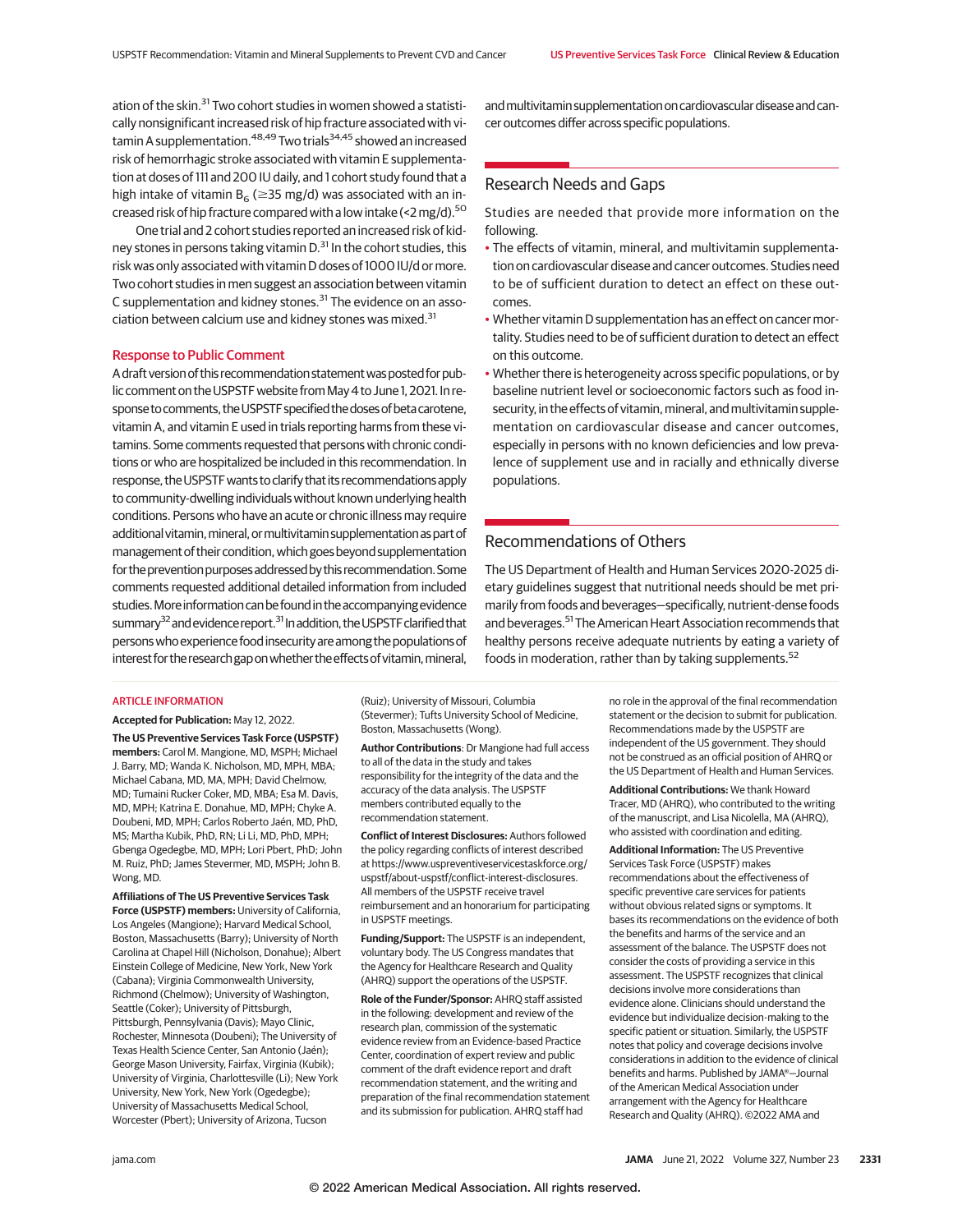United States Government, as represented by the Secretary of the Department of Health and Human Services (HHS), by assignment from the members of the United States Preventive Services Task Force (USPSTF). All rights reserved.

#### **REFERENCES**

**1**. Cowan AE, Jun S, Gahche JJ, et al. Dietary supplement use differs by socioeconomic and health-related characteristics among US adults, NHANES 2011-2014. Nutrients. 2018;10(8):1114. doi: 10.3390/nu10081114

**2**. Murphy SL, Xu J, Kochanek KD, Arias E, Tejada-Vera B. Deaths: final data for 2018. Natl Vital Stat Rep. 2021;69(13):1-83.

**3**. US Preventive Services Task Force. US Preventive Services Task Force Procedure Manual. Published May 2021. Accessed May 3, 2022. https://uspreventiveservicestaskforce.org/uspstf/ about-uspstf/methods-and-processes/ procedure-manual

**4**. US Preventive Services Task Force. Folic acid supplementation for the prevention of neural tube defects: US Preventive Services Task Force recommendation statement.JAMA. 2017;317(2): 183-189. doi:10.1001/jama.2016.19438

**5**. Fairfield KM. Vitamin supplementation in disease prevention. Updated May 21, 2021. Accessed May 3, 2022. https://www.uptodate.com/contents/ vitamin-supplementation-in-disease-prevention

**6**. National Center for Complementary and Integrative Health, National Institutes of Health. Vitamins and minerals. Updated February 2018. Accessed May 3, 2022. https://www.nccih.nih.gov/ health/vitamins

**7**. Tsao CW, Aday AW, Almarzooq ZI, et al. Heart disease and stroke statistics—2022 update: a report from the American Heart Association. Circulation. 2022;145(8):e153-e639. doi:10.1161/CIR. 0000000000001052

**8**. National Center for Health Statistics. National Health Interview Survey, 2018: Table A-1a: age-adjusted percentages (with standard errors) of selected circulatory diseases among adults aged 18 and over, by selected characteristics: United States, 2018. Centers for Disease Control and Prevention. Accessed May 3, 2022. https://ftp.cdc.gov/pub/ Health\_Statistics/NCHS/NHIS/SHS/2018\_SHS\_ Table\_A-1.pdf

**9**. SEER Cancer Statistics Review, 1975-2018: Table 1.1: estimated new cancer cases and deaths for 2021: all races, by sex. National Cancer Institute. Accessed May 3, 2022. https://seer.cancer.gov/ archive/csr/1975\_2018/browse\_csr.php? sectionSEL=1&pageSEL=sect\_01\_table.01

**10**. Henley SJ, Ward EM, Scott S, et al. Annual report to the nation on the status of cancer, part I: national cancer statistics. Cancer. 2020;126(10): 2225-2249. doi:10.1002/cncr.32802

**11**. Doubeni CA, Simon M, Krist AH. Addressing systemic racism through clinical preventive service recommendations from the US Preventive Services Task Force.JAMA. 2021;325(7):627-628. doi:10. 1001/jama.2020.26188

**12**. Dickinson A, Bonci L, Boyon N, Franco JC. Dietitians use and recommend dietary supplements: report of a survey. Nutr J. 2012;11:14. doi:10.1186/1475-2891-11-14

**13**. Dickinson A, Boyon N, Shao A. Physicians and nurses use and recommend dietary supplements: report of a survey. Nutr J. 2009;8:29. doi:10.1186/ 1475-2891-8-29

**14**. US Preventive Services Task Force. Interventions for tobacco smoking cessation in adults, including pregnant persons: US Preventive Services Task Force recommendation statement. JAMA. 2021;325(3):265-279. doi:10.1001/jama.2020. 25019

**15**. Siu AL; US Preventive Services Task Force. Screening for high blood pressure in adults: US Preventive Services Task Force recommendation statement. Ann Intern Med. 2015;163(10):778-786. doi:10.7326/M15-2223

**16**. US Preventive Services Task Force. Statin use for the primary prevention of cardiovascular disease in adults: US Preventive Services Task Force recommendation statement.JAMA. 2016;316(19): 1997-2007. doi:10.1001/jama.2016.15450

**17**. US Preventive Services Task Force. Aspirin use to prevent cardiovascular disease: US Preventive Services Task Force recommendation statement. JAMA. 2022;327(16):1577-1584. doi:10.1001/jama. 2022.4983

**18**. US Preventive Services Task Force. Behavioral weight loss interventions to prevent obesity-related morbidity and mortality in adults: US Preventive Services Task Force recommendation statement.JAMA. 2018;320(11): 1163-1171. doi:10.1001/jama.2018.13022

**19**. US Preventive Services Task Force. Behavioral counseling interventions to promote a healthy diet and physical activity for cardiovascular disease prevention in adults with cardiovascular risk factors: US Preventive Services Task Force recommendation statement.JAMA. 2020;324(20): 2069-2075. doi:10.1001/jama.2020.21749

**20**. US Preventive Services Task Force. Medication use to reduce risk of breast cancer: US Preventive Services Task Force recommendation statement. JAMA. 2019;322(9):857-867. doi:10.1001/jama.2019. 11885

**21**. US Preventive Services Task Force. Behavioral counseling to prevent skin cancer: US Preventive Services Task Force recommendation statement. JAMA. 2018;319(11):1134-1142. doi:10.1001/jama.2018. 1623

**22**. Siu AL; US Preventive Services Task Force. Screening for breast cancer: US Preventive Services Task Force recommendation statement. Ann Intern Med. 2016;164(4):279-296. doi:10.7326/M15-2886

**23**. US Preventive Services Task Force. Screening for cervical cancer: US Preventive Services Task Force recommendation statement.JAMA. 2018; 320(7):674-686. doi:10.1001/jama.2018.10897

**24**. US Preventive Services Task Force. Screening for colorectal cancer: US Preventive Services Task Force recommendation statement.JAMA. 2016;315 (23):2564-2575. doi:10.1001/jama.2016.5989

**25**. US Preventive Services Task Force. Screening for lung cancer: US Preventive Services Task Force recommendation statement.JAMA. 2021;325 (10):962-970. doi:10.1001/jama.2021.1117

**26**. US Preventive Services Task Force. Screening for prostate cancer: US Preventive Services Task Force recommendation statement.JAMA. 2018;319 (18):1901-1913. doi:10.1001/jama.2018.3710

**27**. US Preventive Services Task Force. Risk assessment, genetic counseling, and genetic testing for BRCA-related cancer: US Preventive Services Task Force recommendation statement.JAMA. 2019;322(7):652-665. doi:10.1001/jama.2019.10987

**28**. US Preventive Services Task Force. Vitamin D, calcium, or combined supplementation for the primary prevention of fractures in community-dwelling adults: US Preventive Services Task Force recommendation statement.JAMA. 2018;319(15):1592-1599. doi:10.1001/jama.2018.3185

**29**. US Preventive Services Task Force. Interventions to prevent falls in communitydwelling older adults: US Preventive Services Task Force recommendation statement.JAMA. 2018;319 (16):1696-1704. doi:10.1001/jama.2018.3097

**30**. Moyer VA; US Preventive Services Task Force. Vitamin, mineral, and multivitamin supplements for the primary prevention of cardiovascular disease and cancer: US Preventive services Task Force recommendation statement. Ann Intern Med. 2014; 160(8):558-564. doi:10.7326/M14-0198

**31**. O'Connor EA, Evans CV, Ivlev I, et al. Vitamin, Mineral, and Multivitamin Supplements for the Primary Prevention of Cardiovascular Disease and Cancer: A Systematic Evidence Review for the US Preventive Services Task Force. Evidence Synthesis No. 209. Agency for Healthcare Research and Quality; 2022. AHRQ publication 21-05278-EF-1.

**32**. O'Connor EA, Evans CV, Ivlev I, et al. Vitamin and mineral supplements for the primary prevention of cardiovascular disease and cancer: updated evidence report and systematic review for the US Preventive Services Task Force.JAMA. Published June 21, 2022. doi:10.1001/jama.2021. 15650

**33**. Omenn GS, Goodman GE, Thornquist MD, et al. Effects of a combination of beta carotene and vitamin A on lung cancer and cardiovascular disease. N Engl J Med. 1996;334(18):1150-1155. doi: 10.1056/NEJM199605023341802

**34**. Alpha-Tocopherol, Beta Carotene Cancer Prevention Study Group. The effect of vitamin E and beta carotene on the incidence of lung cancer and other cancers in male smokers. N Engl J Med. 1994;330(15):1029-1035. doi:10.1056/ NEJM199404143301501

**35**. Moon TE, Levine N, Cartmel B, et al; Southwest Skin Cancer Prevention Study Group. Effect of retinol in preventing squamous cell skin cancer in moderate-risk subjects: a randomized, double-blind, controlled trial. Cancer Epidemiol Biomarkers Prev. 1997;6(11):949-956.

**36**. Sesso HD, Manson JE, Aragaki AK, et al; COSMOS Research Group. Effect of cocoa flavanol supplementation for prevention of cardiovascular disease events: the COSMOS randomized clinical trial. Am J Clin Nutr. Published online March 16, 2022. doi:10.1093/ajcn/nqac055

**37**. Hercberg S, Galan P, Preziosi P, et al. The SU.VI.MAX study: a randomized, placebo-controlled trial of the health effects of antioxidant vitamins and minerals. Arch Intern Med. 2004;164(21):2335- 2342. doi:10.1001/archinte.164.21.2335

**38**. Christen WG, Gaziano JM, Hennekens CH. Design of Physicians' Health Study II—a randomized trial of beta-carotene, vitamins E and C, and multivitamins, in prevention of cancer, cardiovascular disease, and eye disease, and review of results of completed trials. Ann Epidemiol. 2000;